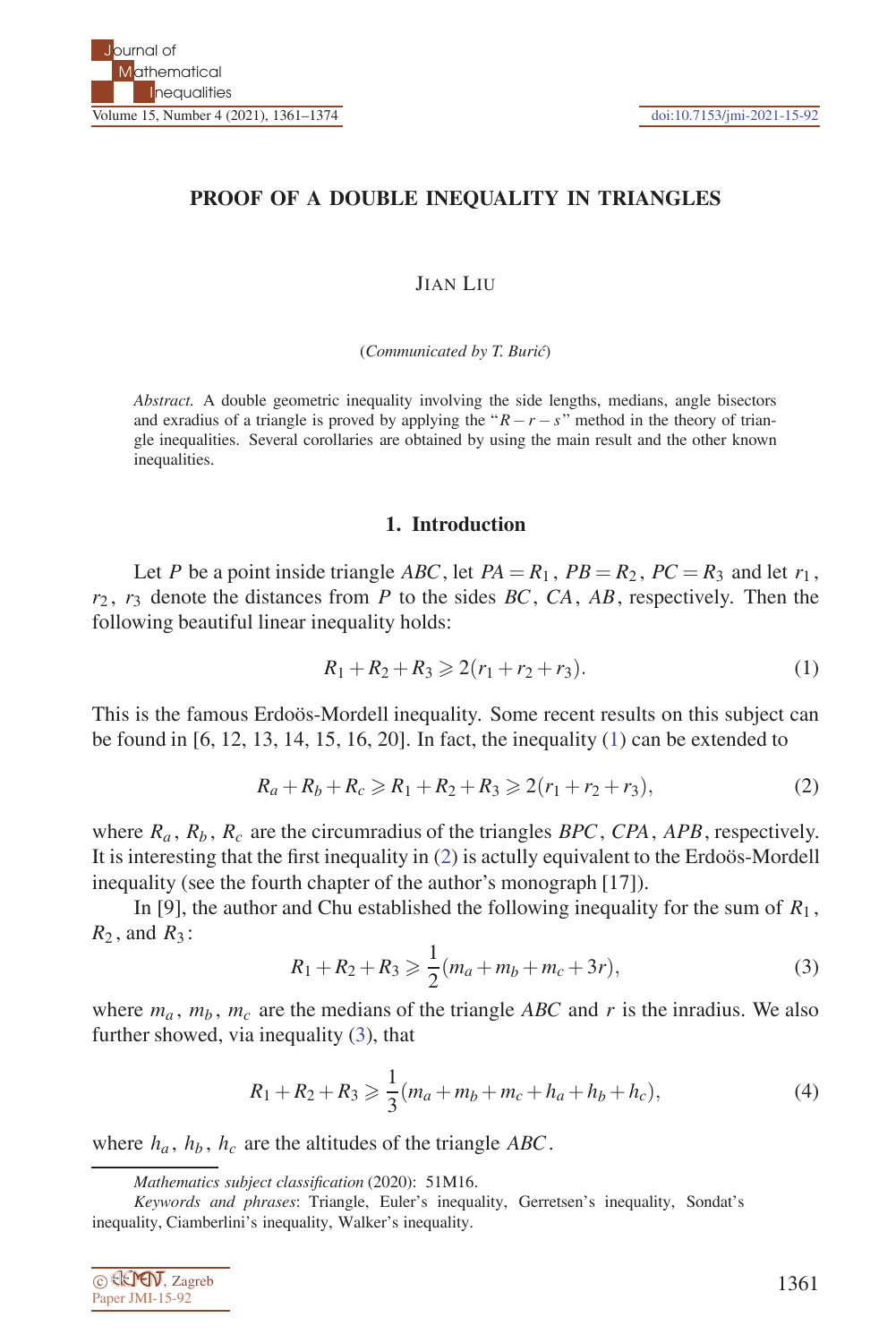Inspired and motivated by the first inequality in (2) and inequality (4), the author conjectures that the following inequality holds:

$$
R_a + R_b + R_c \geq \frac{1}{3}(m_a + m_b + m_c + w_a + w_b + w_c),
$$
\n(5)

where  $w_a$ ,  $w_b$ ,  $w_c$  are the lengths of angle bisectors of the triangle *ABC*. On the other hand, noticing that the following known result (see [17, p. 252] and [22]):

$$
R_a + R_b + R_c \ge \sqrt{bc + ca + ab},\tag{6}
$$

where *a*, *b*, *c* are the lengths of the side of triangle *ABC*, the author also further conjectures that the following inequality holds:

$$
m_a + m_b + m_c + w_a + w_b + w_c \leqslant 3\sqrt{bc + ca + ab}.\tag{7}
$$

In addition, for any triangle *ABC* we have known that

$$
m_a + m_b + m_c \leqslant r_a + r_b + r_c, \tag{8}
$$

where  $r_a$ ,  $r_b$ ,  $r_c$  are the radii of excircles of the triangle *ABC* (see [1, inequality 8.20]). With the help of the computer, we find that if replacing  $m_a + m_b + m_c$  by  $r_a + r_b + r_c$ in (7), then we have the reverse inequality, i.e.,

$$
r_a + r_b + r_c + w_a + w_b + w_c \ge 3\sqrt{bc + ca + ab}.\tag{9}
$$

Of course, the above inequality can only be regarded as a conjecture before it is proved.

The aim of this article is to prove inequality  $(7)$  and inequality  $(9)$ , i.e., the following double inequality which was given in [17, p. 253] as a conjecture.

THEOREM. *For any triangle ABC, the following inequality holds:*

$$
m_a + m_b + m_c + w_a + w_b + w_c \le 3\sqrt{bc + ca + ab} \le w_a + w_b + w_c + r_a + r_b + r_c. \tag{10}
$$

*Both equalities in* (10) *hold if and only if triangle ABC is equilateral.*

Clearly, the double inequality (10) can be written as

$$
m_a + m_b + m_c \leq 3\sqrt{bc + ca + ab} - (w_a + w_b + w_c) \leq r_a + r_b + r_c,
$$
 (11)

which gives a refinement of the known inequality (8).

## **2. Lemmas**

We shall apply the " $R - r - s$ " method to prove the double inequality (10). This method has been proved to be effective for a number of symmetric triangle inequalities (cf. [2], [4], [5], [7], [10], [11], [23], [24]).

In what follows, we shall continue to use the previous symbols. Also, denote the semi-perimeter, the circumradius and the inradius of the triangle *ABC* by *s,R,r*, respectively. For the sake of simplicity, we shall occasionally use  $\Sigma$  and  $\Pi$  to express cycle sums and products respectively.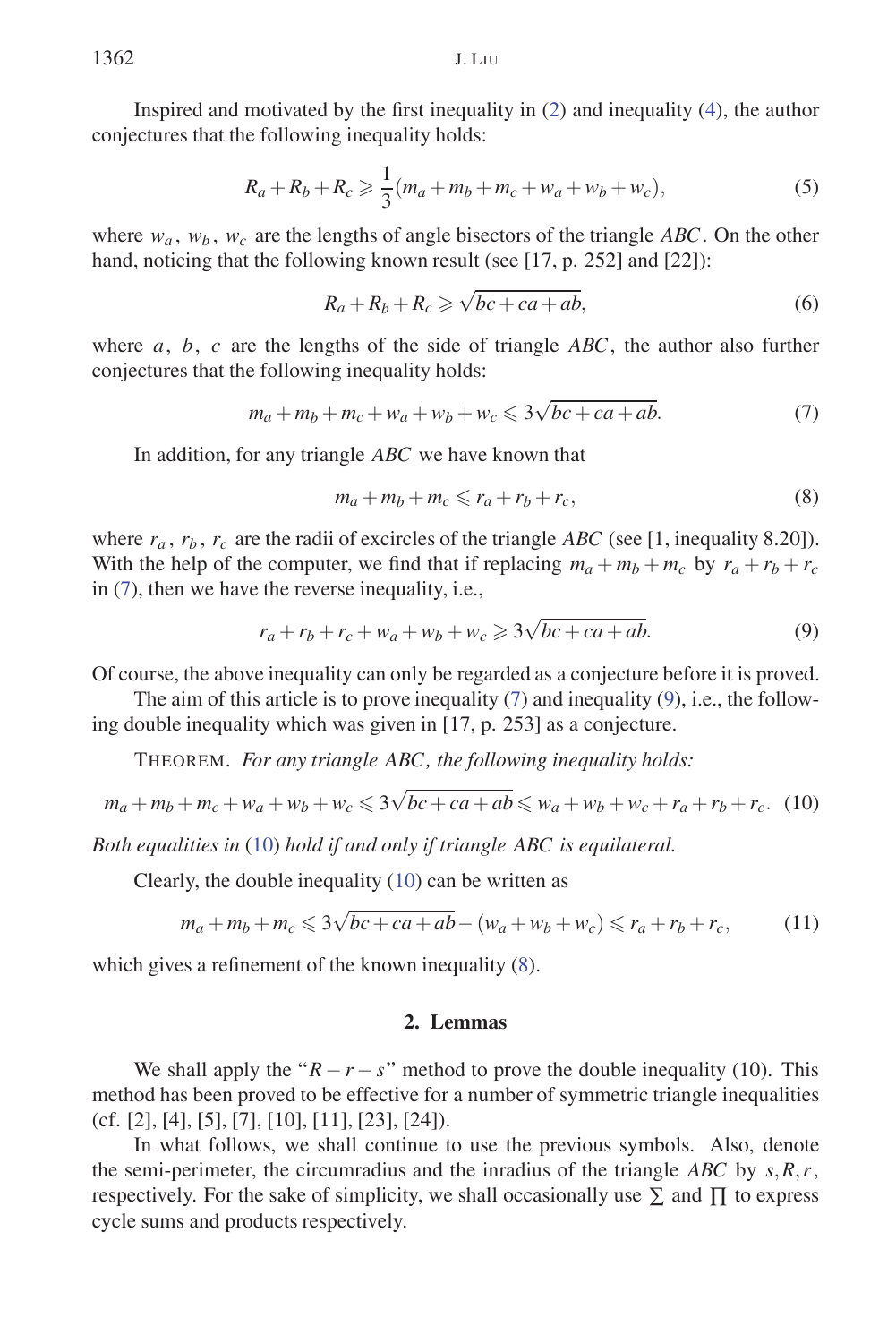LEMMA 1. *For any triangle ABC, the following inequality holds:*

$$
\frac{(m_a + m_b + m_c)^2}{a^2 + b^2 + c^2} \leq 2 + \frac{r^2}{R^2}.
$$
\n(12)

*Equality holds if and only if triangle ABC is equilateral.*

The author has proved inequality (12) in [10]. Later, the author also gave two simpler proofs in [11].

Next, we apply inequality (12) to prove the following inequality, which was first given in [4] without proof.

LEMMA 2. *For any triangle ABC, the following inequality holds:*

$$
m_a + m_b + m_c \leqslant \frac{2s^2}{\sqrt{bc + ca + ab}}.\tag{13}
$$

*Equality holds if and only if the triangle ABC is equilateral.*

*Proof.* By inequality (12), to prove inequality (13) we need to prove

$$
(a^{2}+b^{2}+c^{2})\left(2+\frac{r^{2}}{R^{2}}\right) \leq \frac{4s^{4}}{bc+ca+ab},
$$

i.e.,

$$
4s4R2 - (2R2 + r2)(bc + ca + ab)(a2 + b2 + c2) \ge 0.
$$

Then, using the following known identities:

$$
bc + ca + ab = s^2 + 4Rr + r^2,
$$
\n(14)

$$
a^2 + b^2 + c^2 = 2(s^2 - 4Rr - r^2),
$$
\n(15)

the proof becomes

$$
-2s^4r^2 + 2r^2(2R^2 + r^2)(4R + r)^2 \ge 0.
$$

Since we have the following known inequality (see [1, inequality 5.5]):

$$
(4R+r)^2 \geqslant 3s^2,\tag{16}
$$

thus we only need to prove that

$$
-s^2 + 3(2R^2 + r^2) \ge 0,
$$

which can be written as

$$
4R^2 + 4Rr + 3r^2 - s^2 + 2R(R - 2r) \ge 0.
$$

By Euler's inequality  $R \geq 2r$  and Gerretsen's inequality (see [1, inequality 5.8])

$$
g_2 \equiv 4R^2 + 4Rr + 3r^2 - s^2 \ge 0 \tag{17}
$$

with equality iff *ABC* is equilateral, one sees that the claimed inequality is valid. Thus, inequality (13) is proved. It is easy to know that the equality in (13) holds if and only if the triangle is equilateral. This completes the proof of Lemma 2.  $\square$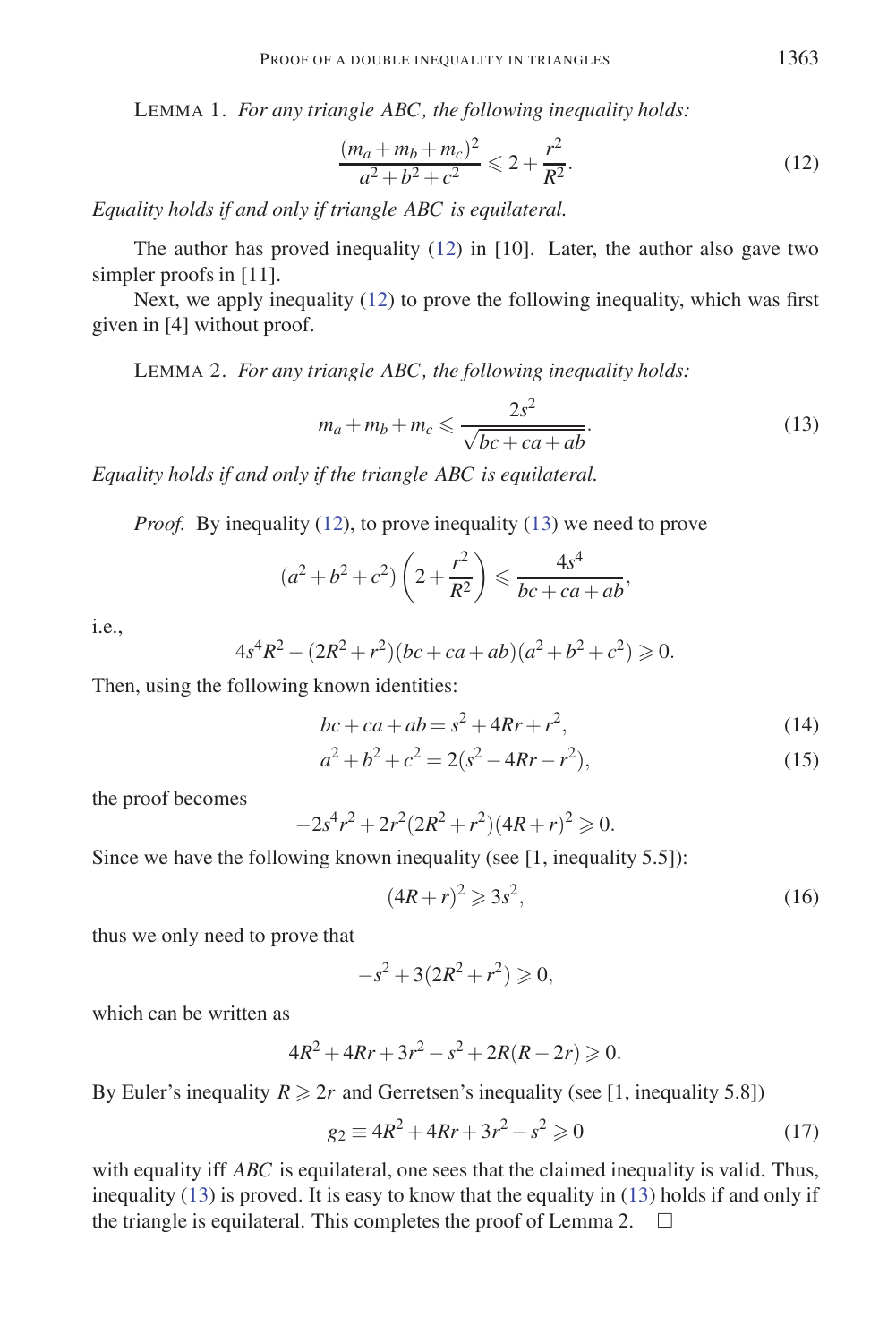LEMMA 3. *For any triangle ABC, the following inequality holds:*

$$
\frac{1}{w_a} + \frac{1}{w_b} + \frac{1}{w_c} \leq \frac{1}{2R} + \frac{3}{4r}.
$$
 (18)

*Equality holds if and only if the triangle ABC is equilateral.*

Inequality (18) was first proposed by the author in a Chinese paper [8]. A simple proof was given by Chu and the author in [4].

LEMMA 4. *For any triangle ABC, the following inequality holds:*

$$
\frac{(w_a + w_b + w_c)^2}{bc + ca + ab} \le \frac{s^4 + 2r(10R + 9r)s^2 + (4R + r)r^3}{(s^2 + 2Rr + r^2)^2}.
$$
\n(19)

*Equality holds if and only if the triangle ABC is equilateral.*

*Proof.* By inequality (18), we have

$$
(w_a + w_b + w_c)^2 \leq w_a^2 + w_b^2 + w_c^2 + w_a w_b w_c \left(\frac{1}{R} + \frac{3}{2r}\right).
$$

Then using the following known identities:

$$
w_a w_b w_c = \frac{16Rr^2s^2}{s^2 + 2Rr + r^2},
$$
\n
$$
w_a^2 + w_b^2 + w_c^2 = \frac{s^6 + 3r^2s^4 + (32R^2 + 40Rr + 3r^2)r^2s^2 + (4R + r)^2r^4}{s^4 + 2r(2R + r)s^2 + r^2(2R + r)^2},
$$
\n(21)

we easily obtain

$$
(w_a + w_b + w_c)^2 \leqslant \frac{(s^2 + 4Rr + r^2) \left[ s^4 + 2r(10R + 9r)s^2 + (4R + r)r^3 \right]}{(s^2 + 2Rr + r^2)^2}.
$$

Hence, inequality (19) follows immediately by using the previous identity (14). It is easy to know that the equality conditions of (19) is as mentioned in Lemma 4.  $\square$ 

LEMMA 5. *In the triangle ABC, if B* − *C, C* − *A, A* − *B*  $\neq$  0*, then* 

$$
\sum \frac{1}{\cos(B-C)} = \frac{2R\left[ (R+6r)s^2 - (2R+r)(2R^2 + 7Rr + 2r^2) \right]}{s^4 - (6R^2 + 8Rr - 2r^2)s^2 + (2R^2 + 4Rr + r^2)(2R+r)^2}.
$$
 (22)

*Proof.* We first deduce the following identity (for any triangle *ABC*):

$$
\prod \cos(B-C) = \frac{s^4 - (6R^2 + 8Rr - 2r^2)s^2 + (2R^2 + 4Rr + r^2)(2R + r)^2}{8R^4}.
$$
 (23)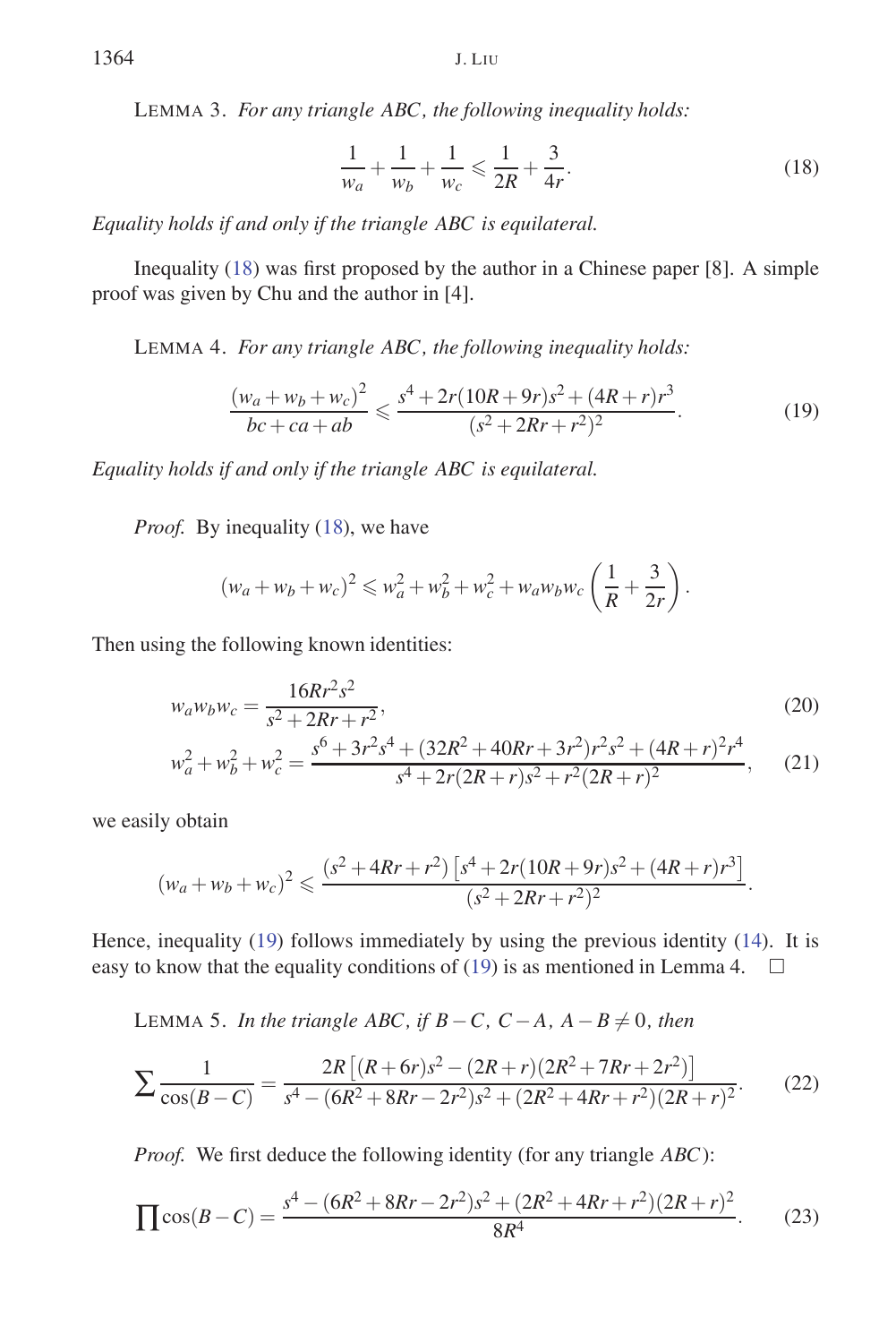Since  $cos(B - C) = cos B cos C + sin B sin C$ , it is easy to obtain

$$
\prod \cos(B-C) = \prod \sin^2 A + \prod \cos^2 A + \prod \cos A \sum \sin B \sin C \cos A
$$
  
+ 
$$
\prod \sin A \sum \sin A \cos B \cos C.
$$
 (24)

Then using the following identities:

$$
\sum \sin B \sin C \cos A = \frac{1}{2} \sum \sin^2 A,\tag{25}
$$

$$
\sum \sin A \cos B \cos C = \prod \sin A,\tag{26}
$$

we get

$$
\prod \cos(B - C) = 2 \prod \sin^2 A + \prod \cos^2 A + \frac{1}{2} \prod \cos A \sum \sin^2 A. \tag{27}
$$

Further, using the following known identities (cf. [19, p. 55]):

$$
\prod \sin A = \frac{rs}{2R^2},\tag{28}
$$

$$
\prod \cos A = \frac{s^2 - (2R + r)^2}{4R^2},\tag{29}
$$

$$
\sum \sin^2 A = \frac{1}{2R^2} (s^2 - 4Rr - r^2),
$$
\n(30)

we obtain identity (23).

Now, we prove the following identity:

$$
\sum \cos(C - A)\cos(A - B) = \frac{(R + 6r)s^2 - (2R + r)(2R^2 + 7Rr + 2r^2)}{4R^3}.
$$
 (31)

Firstly, it is easy to get

$$
\sum \cos(C - A)\cos(A - B)
$$
  
=  $\prod \sin A \sum \sin A + \prod \cos A \sum \cos A + \sum \sin B \sin C \cos A (\cos B + \cos C).$  (32)

Using identity (25), we have

$$
\sum \sin B \sin C \cos A (\cos B + \cos C)
$$
  
=  $\sum \sin B \sin C \cos A \sum \cos A - \sum \sin B \sin C \cos^2 A$   
=  $\frac{1}{2} \sum \sin^2 A \sum \cos A - \sum \sin B \sin C + \prod \sin A \sum \sin A$ ,

and then

$$
\sum \cos(C - A)\cos(A - B)
$$
  
= 2 $\prod \sin A \sum \sin A + \prod \cos A \sum \cos A - \sum \sin B \sin C$   
+ $\frac{1}{2} \sum \cos A \sum \sin^2 A$ . (33)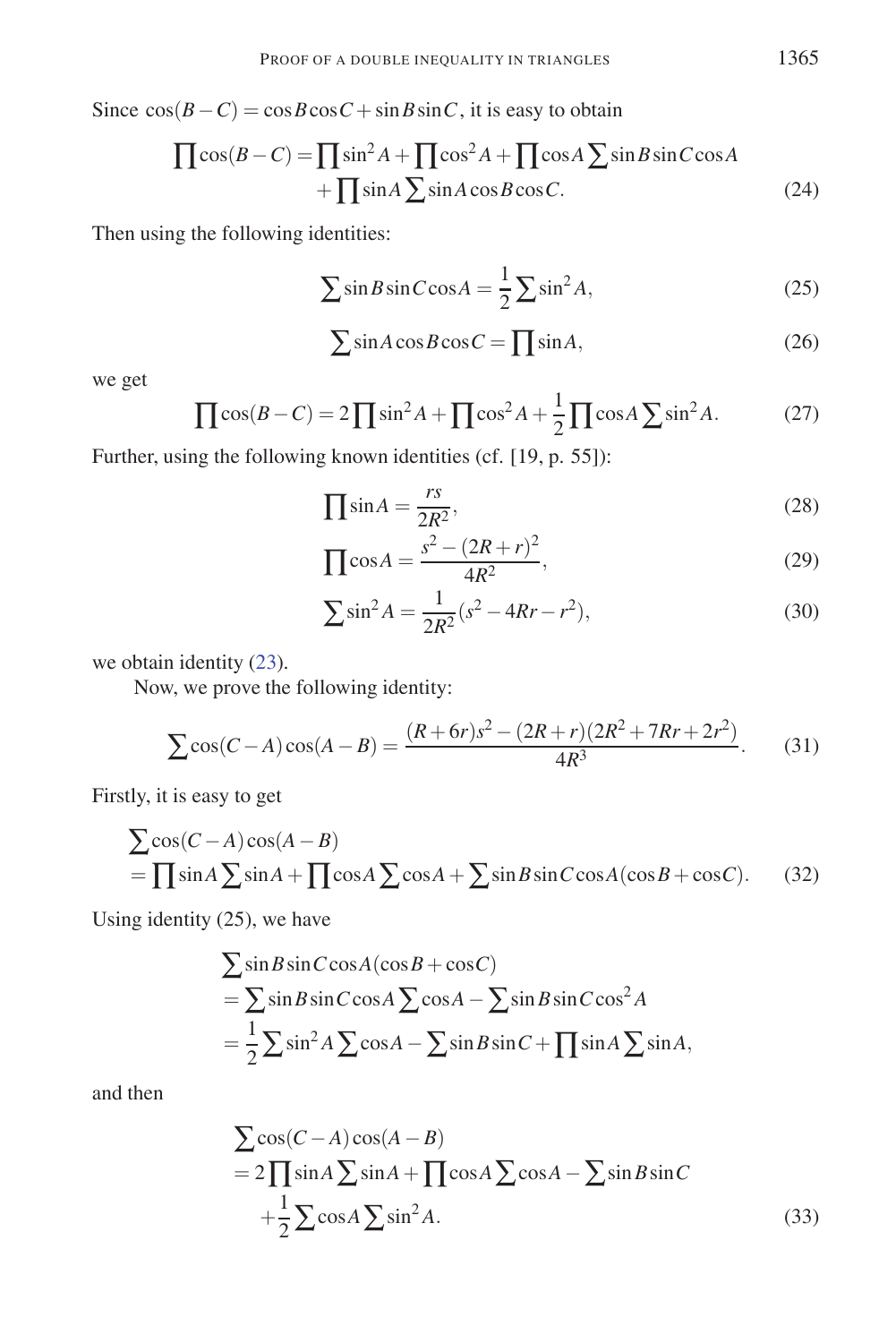Thus, by using identities (28), (30) and the following identities (cf. [19, p. 55]):

$$
\sum \sin A = \frac{s}{R},\tag{34}
$$

$$
\sum \cos A = 1 + \frac{r}{R},\tag{35}
$$

$$
\sum \sin B \sin C = \frac{s^2 + 4Rr + r^2}{4R^2},\tag{36}
$$

we obtain identity (31).

When  $B-C$ ,  $C-A$ ,  $A-B \neq 0$ , identity (22) follows from (23) and (31) immediately. Lemma 5 is proved.

 $\Box$ 

# **3. Proof of the Theorem**

#### **3.1. Proof of the first inequality of the double inequality** (10)

In this section, we prove the first inequality in  $(10)$ , i.e., inequality  $(7)$ .

*Proof.* According to Lemma 2, to prove inequality (7) we only need to prove

$$
\frac{2s^2}{\sqrt{bc+ca+ab}} + w_a + w_b + w_c \leq 3\sqrt{bc+ca+ab},
$$

that is

$$
(w_a + w_b + w_c)\sqrt{bc + ca + ab} \leqslant 3(bc + ca + ab) - 2s^2.
$$

Since  $bc + ca + ab > s^2$  holds for any triangle *ABC*, we thus only consider to prove

$$
(bc + ca + ab) (w_a + w_b + w_c)^2 \le (3bc + 3ca + 3ab - 2s^2)^2.
$$

By Lemma 4, it is sufficient to prove

$$
Q_0 \equiv (s^2 + 2Rr + r^2)^2 (3bc + 3ca + 3ab - 2s^2)^2
$$
  
-(bc + ca + ab)<sup>2</sup> [s<sup>4</sup> + 2r(10R + 9r)s<sup>2</sup> + (4R + r)r<sup>3</sup>]  $\ge 0$ . (37)

Substituting the previous identity  $(14)$  into  $Q_0$ , we get

$$
Q_0 = 4r^2 Q_1,\tag{38}
$$

where

$$
Q_1 = -3s^6 + (17R^2 - 12Rr - 4r^2)s^4 + r(4R + r)(22R^2 + 8Rr + r^2)s^2
$$
  
+  $(9R^2 + 8Rr + 2r^2)(4R + r)^2r^2$ .

Hence, we have to prove  $Q_1 \geq 0$ . Through analysis, we find the following identity (which is easily checked by expanding):

$$
Q_1 = Q_2 + Q_3 + rQ_4, \tag{39}
$$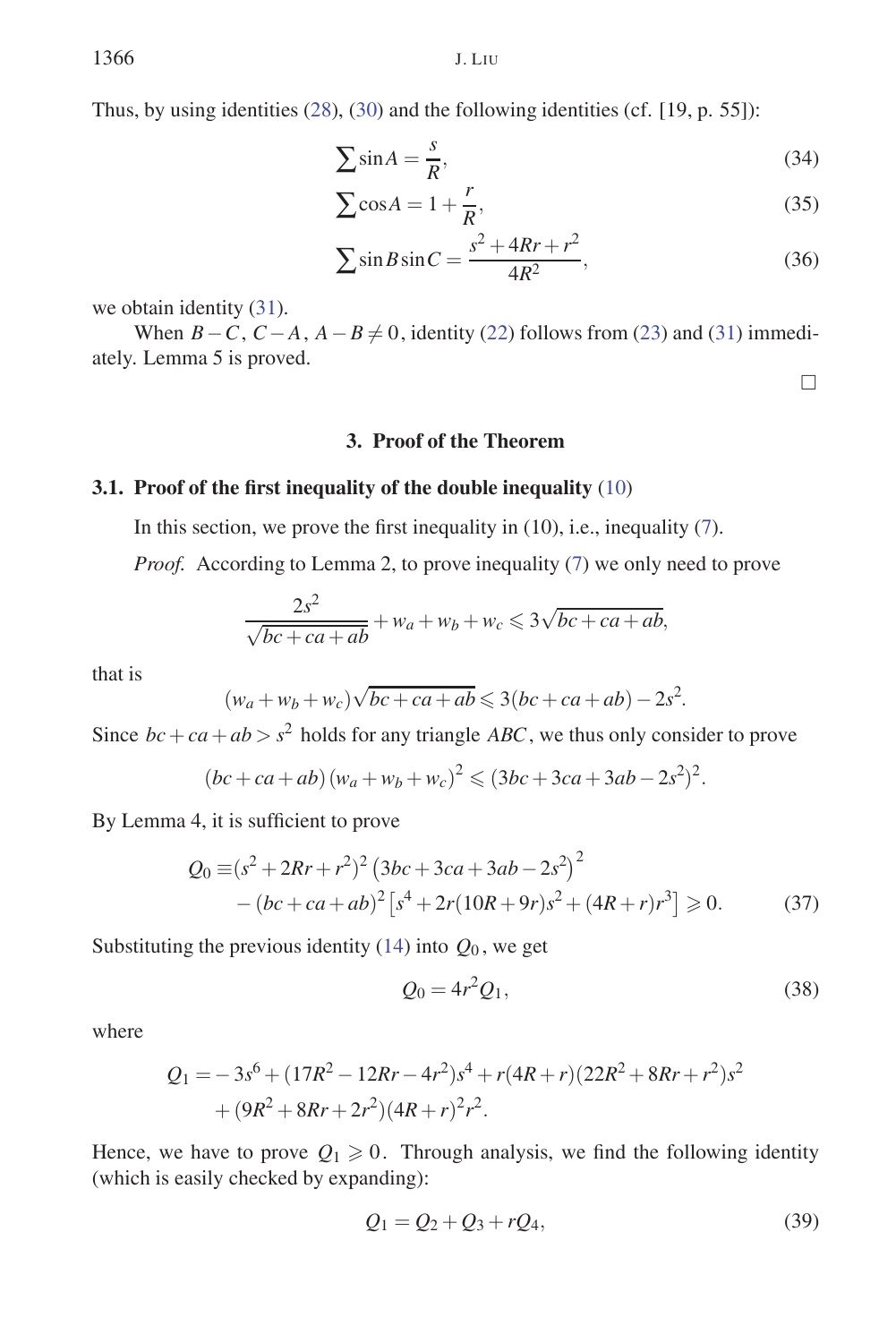where

$$
Q_2 = (5R^2 + 2r^2)s^2(s^2 - 16Rr + 5r^2),
$$
  
\n
$$
Q_3 = 3(s^2 + 24Rr) \left[ -s^4 + (4R^2 + 20Rr - 2r^2)s^2 - r(4R + r)^3 \right],
$$
  
\n
$$
Q_4 = (72R^3 - 1267R^2r + 224Rr^2 - 6r^3)s^2 + (297R^2 + 80Rr + 2r^2)(4R + r)^2r.
$$

For any triangle *ABC*, we have Gerretsen's inequality (see [1, inequality 5.8])

$$
g_1 \equiv s^2 - 16Rr + 5r^2 \ge 0 \tag{40}
$$

(with equality iff the triangle *ABC* is equilateral) and the fundamental Sondat's inequality (see [1, inequality 13.8] and [19, p. 2]):

$$
t_0 \equiv -s^4 + (4R^2 + 20Rr - 2r^2)s^2 - r(4R + r)^3 \ge 0,
$$
\n(41)

with equality if and only if the triangle *ABC* is isosceles. Hence, we have  $Q_2 \ge 0$  and  $Q_3 \ge 0$ . It remains to prove that  $Q_4 \ge 0$  by (39). Obviously, if

 $72R^3 - 1267R^2r + 224Rr^2 - 6r^3 \geqslant 0,$ 

then  $Q_4 > 0$ . If the above inequality holds reversely, by the previous Gerretsen's inequality (17) we need to prove that

$$
(72R3 - 1267R2r + 224Rr2 - 6r3)(4R2 + 4Rr + 3r2)
$$
  
+ (297R<sup>2</sup> + 80Rr + 2r<sup>2</sup>)(4R + r)<sup>2</sup>r  $\ge 0$ ,

i.e.,

$$
4(R-2r)(72R^4+137R^3r+199R^2r^2-92Rr^3+2r^4) \geq 0,
$$

which is true by Euler's inequality  $R \ge 2r$ . Hence, we conclude that  $Q_4 \ge 0$  holds for all triangles *ABC*. This completes the proof of the inequality (7). Also, it is easily known that the equality in (7) holds iff the triangle *ABC* is equilateral.  $\square$ 

#### **3.2. Proof of the second inequality of the double inequality** (10)

Next, we prove the second inequality in (10), i.e., inequality (9).

*Proof.* Firstly, we transform inequality (9) into an equivalent trigonometric inequality in the acute (non-obtuse) triangle *ABC*.

Let *I* be the incenter of the triangle *ABC*. Suppose that the line *AI* intersect *BC* at *X*, then  $\angle AXC = B + \frac{1}{2}$  $\frac{1}{2}A = \frac{\pi + B - C}{2}$ . Using  $w_a = AI + IX$ , we have  $w_a = \frac{r}{\sqrt{r}}$  $\frac{A}{\sin \frac{A}{2}}$  $+\frac{r}{r}$  $\frac{B-C}{2}$ 2 *,* (42)

so that

$$
\sum w_a = r \sum \frac{1}{\sin \frac{A}{2}} + r \sum \frac{1}{\cos \frac{B - C}{2}}.
$$
\n(43)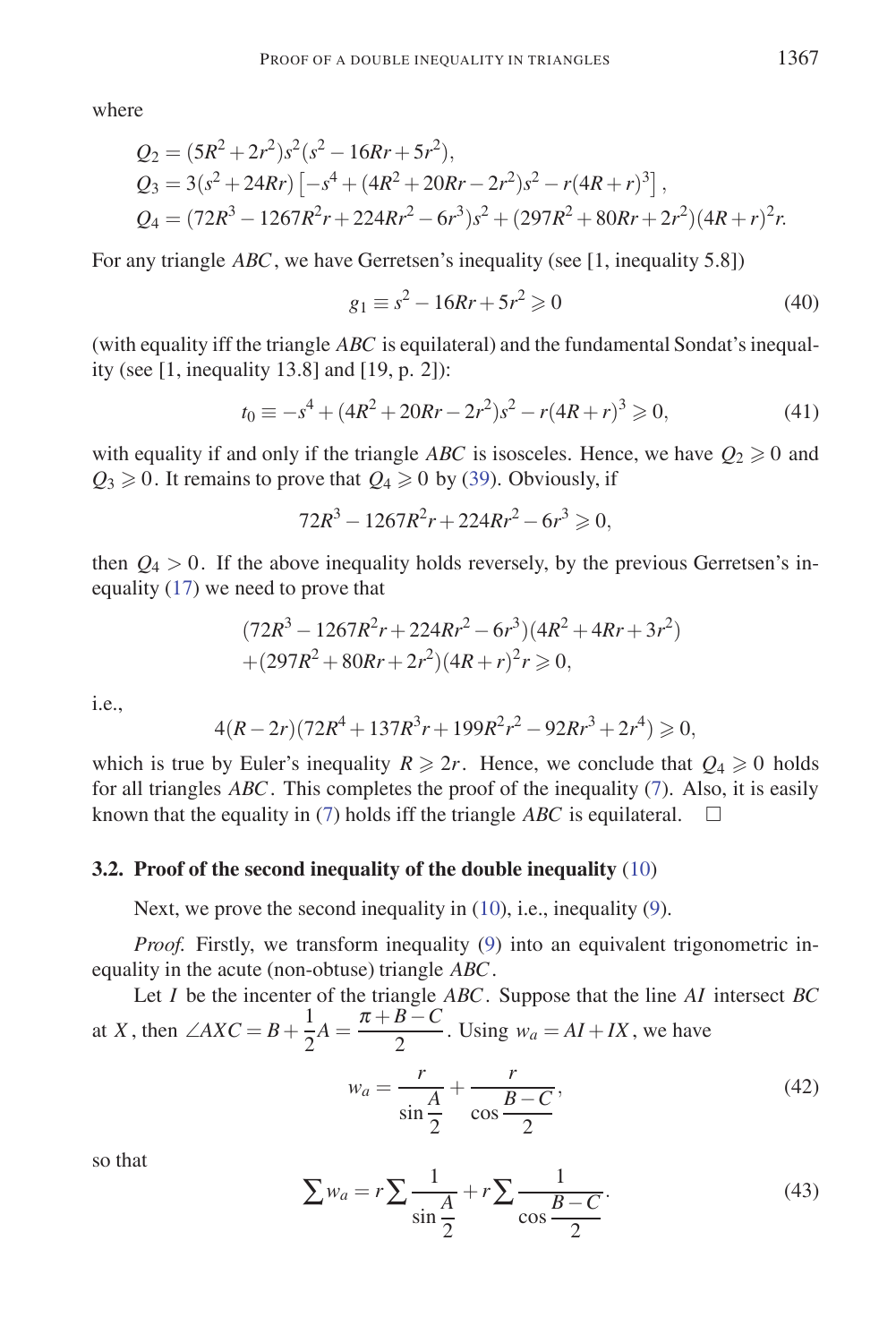Therefore, by the following two known identities:

$$
r_a + r_b + r_c = 4R + r,\tag{44}
$$

$$
r = 4R \prod \sin \frac{A}{2},\tag{45}
$$

we see that inequality (9) is equivalent to

$$
4R\prod \sin\frac{A}{2}\left(\sum \frac{1}{\sin\frac{A}{2}}+\sum \frac{1}{\cos\frac{B-C}{2}}\right)+4R\left(1+\prod \sin\frac{A}{2}\right) \geq 3\sqrt{\sum bc}.
$$

Since  $a = 2R \sin A$  etc., the above inequality is equivalent to the following trigonometric inequality:

$$
2\prod \sin\frac{A}{2}\left(\sum \frac{1}{\sin\frac{A}{2}} + \sum \frac{1}{\cos\frac{B-C}{2}}\right) + 2\left(1 + \prod \sin\frac{A}{2}\right) \ge 3\sqrt{\sum \sin B \sin C}.\tag{46}
$$

Also, it is easily known that inequality (46) is equivalent to the following inequality in the acute triangle *ABC*:

$$
2\prod \cos A \left[\sum \frac{1}{\cos A} + \sum \frac{1}{\cos(B-C)}\right] + 2\left(1 + \prod \cos A\right) \ge 3\sqrt{\sum \sin 2B \sin 2C}.\tag{47}
$$

Secondly, we prove that inequality (47) is valid for the acute triangle *ABC*.

We denote by  $L_0$  the left hand of (47). Using identity (22) of Lemma 5, identity (29) and the following known identity (see [19, p. 56]):

$$
\sum \frac{1}{\cos A} = \frac{4R^2 - r^2 - s^2}{4R^2 + 4Rr + r^2 - s^2},\tag{48}
$$

we easily obtain

$$
L_0 = \frac{N_0}{M_0},\tag{49}
$$

where

$$
M_0 = R^2 \left[ s^4 - (6R^2 + 8Rr - 2r^2)s^2 + (2R^2 + 4Rr + r^2)(2R + r)^2 \right],
$$
  
\n
$$
N_0 = s^6 - (7R^2 + 4Rr - 2r^2)s^4 + (12R^4 + 8R^3r - 2R^2r^2 - 4Rr^3 + r^4)s^2
$$
  
\n
$$
+ (4R + r)(2R + r)^2R^2r.
$$

Also, it is easy to get

$$
\sum \sin 2B \sin 2C = \frac{K_0}{4R^4},\tag{50}
$$

where

$$
K_0 = s^4 - (4R^2 + 8Rr - 2r^2)s^2 + r(4R + r)(2R + r)^2.
$$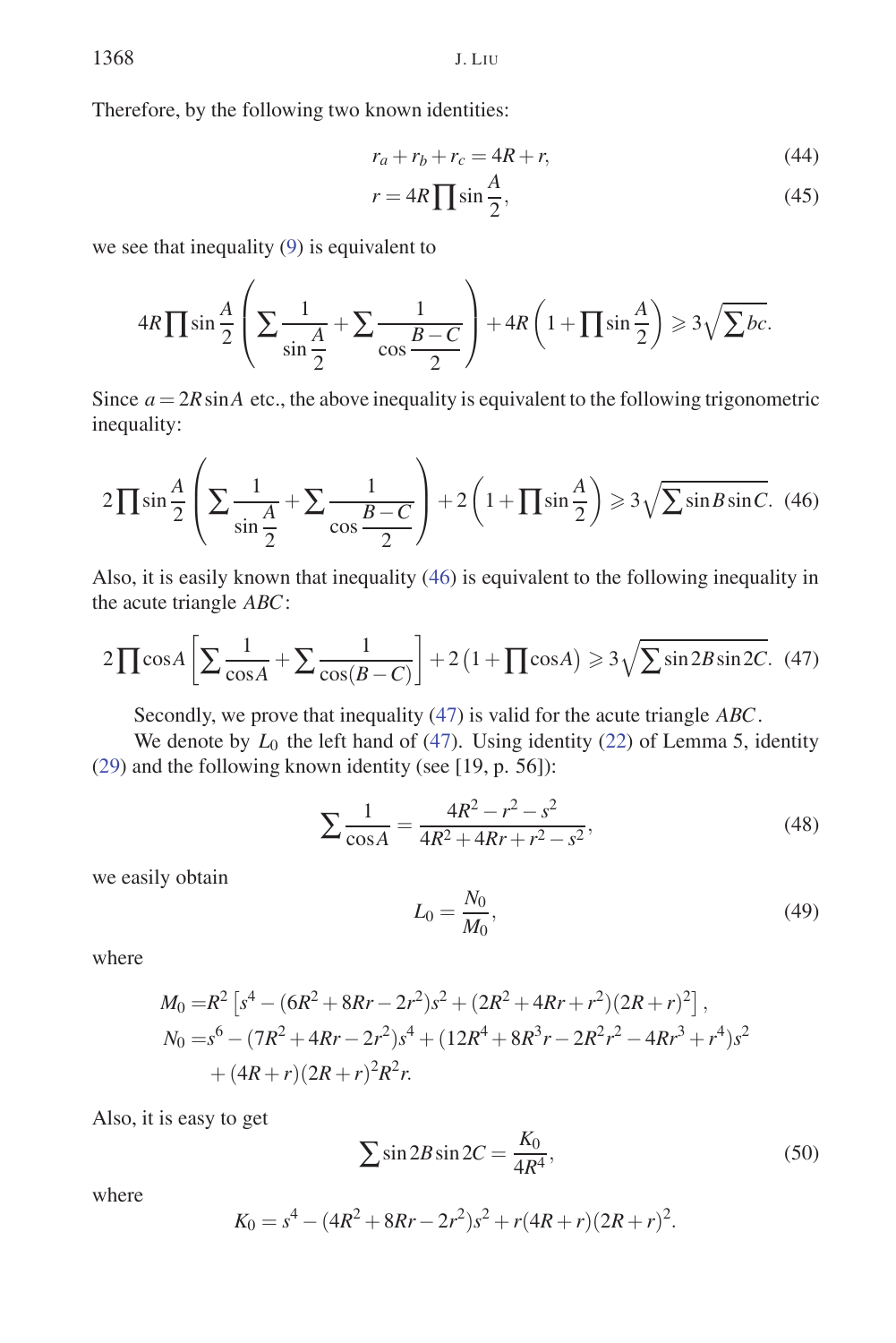Now, in view of the identities (49) and (50), to prove inequality (47) we need to prove

$$
4R^4N_0^2 - 9K_0M_0^2 \ge 0.
$$
\n(51)

With the help Maple, one easily obtains

$$
4R^4N_0^2 - 9K_0M_0^2 = R^4X_0,
$$
\t(52)

where

$$
X_0 = -5s^{12} + (88R^2 + 184Rr - 38r^2)s^{10} - (608R^4 + 2592R^3r + 1792R^2r^2
$$
  
\n
$$
-552Rr^3 + 111r^4)s^8 + (2064R^6 + 13696R^5r + 22672R^4r^2 + 9696R^3r^3
$$
  
\n
$$
-1392R^2r^4 + 336Rr^5 - 164r^6)s^6 - (3456R^8 + 32960R^7r + 90416R^6r^2
$$
  
\n
$$
+103296R^5r^3 + 47872R^4r^4 + 5536R^3r^5 - 640R^2r^6 + 464Rr^7 + 131r^8)s^4
$$
  
\n
$$
+ (576R^8 + 7872R^7r + 26992R^6r^2 + 39744R^5r^3 + 26640R^4r^4 + 7200R^3r^5
$$
  
\n
$$
-208R^2r^6 - 432Rr^7 - 54r^8)(2R + r)^2s^2 - r(4R + r)(144R^6 + 704R^5r + 1328R^4r^2 + 1152R^3r^3 + 504R^2r^4 + 108Rr^5 + 9r^6)(2R + r)^4.
$$

Hence, we have to prove that the inequality  $X_0 \geq 0$  holds for the acute triangle ABC.

In the acute (non-obtuse) triangle *ABC*, we have the following two inequalities:

$$
s_0 \equiv s^2 - (2R + r)^2 \geqslant 0,
$$
\n(53)

$$
s_1 \equiv s^2 - (2R^2 + 8Rr + 3r^2) \ge 0.
$$
 (54)

Inequality (53) is equivalent to Ciamberlini's inequality ([3]):

$$
s \geqslant 2R + r,\tag{55}
$$

which follows from the previous identity (29). Inequality (54) was first presented by Walker in [21] (the author obtained a general generalization of this inequality in the recent paper [18]). Also, we have known that the equality in (53) holds iff the triangle *ABC* is a right triangle and the equality in (54) holds iff the triangle *ABC* is an isosceles right triangle or an equilateral triangle.

Next, we apply  $s_0 \ge 0, s_1 \ge 0$ , Gerretsen's inequality  $g_2 \ge 0$  (i.e.,inequality (17)), and Sondat's inequality  $t_0 \ge 0$  (i.e., inequality (41)) to prove that inequality  $X_0 \ge 0$ holds for the acute triangle *ABC*.

Through analysis, we obtain the following identity:

$$
X_0 = s_0 \left[ g_2 t_0 (5 g_2 s^2 + s_0 m_1 + m_2) + s_0 s_1 m_3 \right] + Y_0,
$$
\n(56)

where

$$
m_1 = 8R^2 + 24Rr - 63r^2,
$$
  
\n
$$
m_2 = 2r(144R^3 - 14R^2r - 236Rr^2 - 145r^3),
$$
  
\n
$$
m_3 = 16R^6 - 256R^5r + 3280R^4r^2 + 4256R^3r^3 - 5944R^2r^4 - 2336Rr^5 - 800r^6,
$$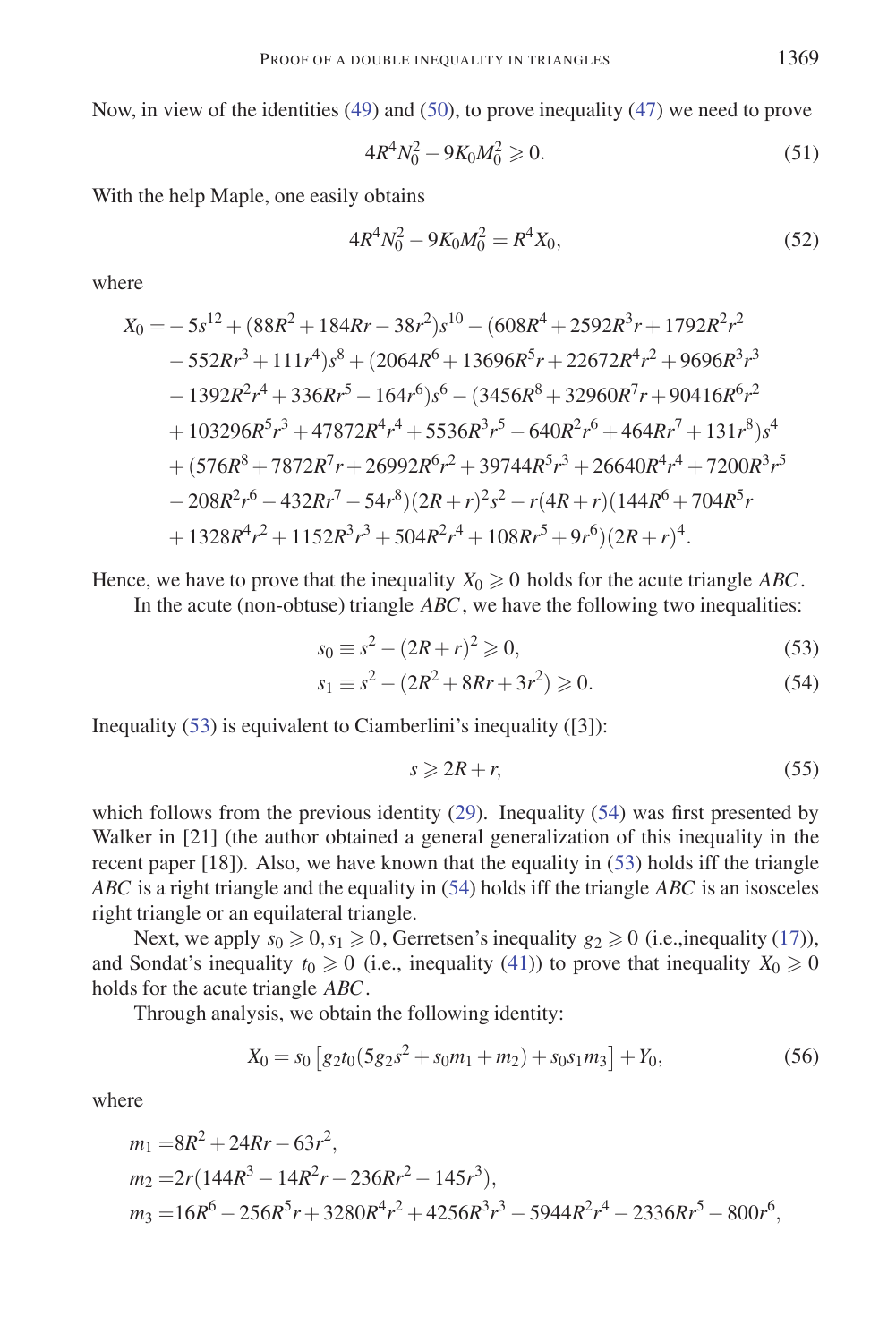$$
Y_0 = (32R^8 + 1088R^7r - 6848R^6r^2 + 15296R^5r^3 + 27504R^4r^4 - 21184R^3r^5 - 18640R^2r^6 - 8896Rr^7 - 4928r^8)s^4 - (256R^{10} + 8960R^9r - 47040R^8r^2 + 63616R^7r^3 + 326912R^6r^4 + 84736R^5r^5 - 250304R^4r^6 - 228928R^3r^7 - 110912R^2r^8 - 37888Rr^9 - 6144r^{10})s^2 + 16(8R^{10} + 280R^9r - 1502R^8r^2 + 1796R^7r^3 + 10224R^6r^4 + 2952R^5r^5 - 7711R^4r^6 - 7028R^3r^7 - 3063R^2r^8 - 836Rr^9 - 108r^{10})(2R + r)^2.
$$

By Euler's inequality  $R \ge 2r$ , one sees that  $m_1 > 0$ . If we set

$$
e=R-2r,
$$

then  $e \ge 0$  and it is easy to get

$$
m_2 = 2r(144e^3 + 850e^2r + 1436e^2r + 479r^3) > 0,
$$
  
\n
$$
m_3 = 16e^4(e^2 - 4er + 105r^2) + 22816e^3r^3 + 81672e^2r^4 + 112512er^5 + 50112r^6 > 0.
$$

Thus, according to identity (56) and inequalities  $g_2 \ge 0$ ,  $t_0 \ge 0$ ,  $s_0 \ge 0$ ,  $s_1 \ge 0$ , to prove inequality  $X_0 \ge 0$  it remains to prove that  $Y_0 \ge 0$  holds for the acute triangle *ABC*.

Putting

$$
Y_0 = f(s^2),
$$

then

$$
f'(s^2) = 2(32R^8 + 1088R^7r - 6848R^6r^2 + 15296R^5r^3 + 27504R^4r^4 - 21184R^3r^5 - 18640R^2r^6 - 8896Rr^7 - 4928r^8)s^2 - (256R^{10} + 8960R^9r - 47040R^8r^2 + 63616R^7r^3 + 326912R^6r^4 + 84736R^5r^5 - 250304R^4r^6 - 228928R^3r^7 - 110912R^2r^8 - 37888Rr^9 - 6144r^{10}).
$$

Since

$$
32R8 + 1088R7r - 6848R6r2 + 15296R5r3 + 27504R4r4 - 21184R3r5
$$
  
- 18640R<sup>2</sup>r<sup>6</sup> - 8896Rr<sup>7</sup> - 4928r<sup>8</sup>  
= 32e<sup>8</sup> + 1600e<sup>7</sup>r + 11968e<sup>6</sup>r<sup>2</sup> + 38848e<sup>5</sup>r<sup>3</sup> + 110064e<sup>4</sup>r<sup>4</sup>  
+ 381632e<sup>3</sup>r<sup>5</sup> + 882992e<sup>2</sup>r<sup>6</sup> + 971520e<sup>7</sup>r<sup>7</sup> + 371968r<sup>8</sup> > 0,

thus by inequality (55) we have for the acute triangle *ABC* that

$$
f'(s^2) \ge 2(32R^8 + 1088R^7r - 6848R^6r^2 + 15296R^5r^3 + 27504R^4r^4 - 21184R^3r^5 - 18640R^2r^6 - 8896Rr^7 - 4928r^8)(2R + r)^2 + (-256R^{10} - 8960R^9r + 47040R^8r^2 - 63616R^7r^3 - 326912R^6r^4 - 84736R^5r^5 + 250304R^4r^6 + 228928R^3r^7 + 110912R^2r^8 + 37888Rr^9 + 6144r^{10})
$$
  
= 32e<sup>8</sup> + 704e<sup>7</sup>r + 6328e<sup>6</sup>r<sup>2</sup> + 31024e<sup>5</sup>r<sup>3</sup> + 91425e<sup>4</sup>r<sup>4</sup> + 164970e<sup>3</sup>r<sup>5</sup>  
+ 173409e<sup>2</sup>r<sup>6</sup> + 89424er<sup>7</sup> + 11752r<sup>8</sup> > 0.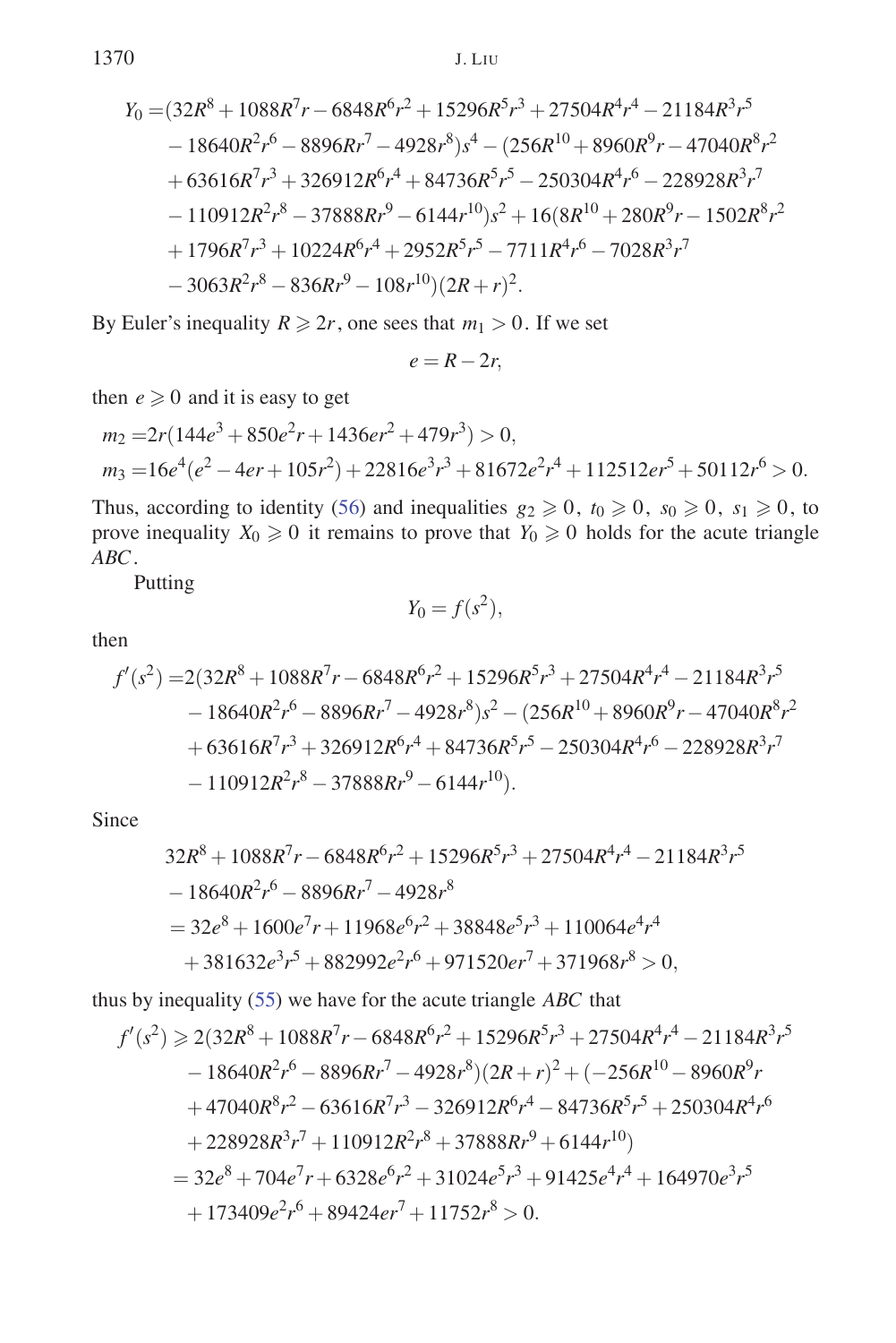Hence,  $f(s^2)$  is increasing. According to this conclusion, we next divide two cases to prove that  $Y_0 \geq 0$  holds for the non-obtuse triangle *ABC*.

*Case* 1. *R* and *r* satisfy the inequality  $R^2 - 2Rr - r^2 > 0$ .

In this case, to prove  $Y_0 > 0$  we need to prove  $f((2R + r)^2) > 0$  (since  $f(s^2)$ ) is increasing). It is easy to check that

$$
f((2R+r)^2) = 256(R^2 - 2Rr - r^2)(R^2 + 4Rr + 2r^2)(2R+r)^4r^4.
$$
 (57)

Thus, by the hypothesis we have  $f((2R+r)^2) > 0$  and inequality  $Y_0 > 0$  is proved.

*Case* 2. *R* and *r* satisfy the inequality  $R^2 - 2Rr - r^2 \le 0$ .

Since  $f(s^2)$  is increasing, by Walker's inequality (54), to prove  $Y_0 \ge 0$  in the above case we only need to prove that  $f(2R^2 + 8Rr + 3r^2) \ge 0$ . With the help of the Maple software, it is easy to obtain

$$
f(2R^2 + 8Rr + 3r^2) = -64(R - 2r)(R^2 - 2Rr - r^2)Z_0,
$$
\n(58)

where

$$
Z_0 = -2R^9 - 68R^8r + 462R^7r^2 - 628R^6r^3 - 1499R^5r^4 + 2224R^4r^5 + 3533R^3r^6
$$
  
+ 2242R^2r^7 + 1036Rr^8 + 216r^9.

Thus, by Euler's inequality  $R \ge 2r$ , we need to prove  $Z_0 > 0$  under the hypothesis. In deed, we can rewrite  $Z_0$  as follows:

$$
Z_0 = -(R^2 - 2Rr - r^2)(2e^7 + 8122r^6e + 3372r^5e^2 + 1863r^4e^3 + 1788r^3e^4 + 716r^2e^5
$$
  
+ 100re<sup>6</sup> + 1560r<sup>7</sup>) + 6(1801R + 746r)r<sup>8</sup>, (59)

where  $e = R - 2r \ge 0$ . Hence, by the hypothesis  $R^2 - 2Rr - r^2 \le 0$  we have  $Z_0 > 0$ and  $Y_0 \ge 0$  is proved. Also, in the second case, the equality in  $Y_0 \ge 0$  holds if and only if  $(R-2r)(r^2+2Rr-R^2) = 0$ , and we further know that the equality holds if and only if the triangle *ABC* is an equilateral triangle or an isosceles right triangle.

Combining the discussions of the above two cases, we complete the proof of  $Y_0 \geq 0$ for the acute triangle *ABC* and conclude that the equality in  $Y_0 \geq 0$  holds if and only if the triangle *ABC* is an equilateral triangle or an isosceles right triangle. Thus, we complete the proofs of inequality  $X_0 \ge 0$  and inequality (47).

Finally, making the substitutions  $A \rightarrow (\pi - A)/2$  etc., in (47), then inequality (46) follows immediately. Therefore, inequality (9) is proved. According to identity (56) and the equality conditions of  $(17)$ ,  $(41)$ ,  $(53)$  and  $(54)$ , it is easy to conclude that the equality condition of  $X_0 \geq 0$  is the same as that of  $Y_0 \geq 0$ . Furthermore, we easily know that both equalities of (46) and (9) hold if and only if the triangle *ABC* is equilateral. This completes the proof of the theorem.  $\Box$ 

### **4. Corollaries and Conjectures**

In this section, we give several corollaries of the theorem and present a few related interesting conjectures as open problems.

Since  $3(bc + ca + ab) \leq (a+b+c)^2$ , by inequality (7) we obtain the following linear inequality: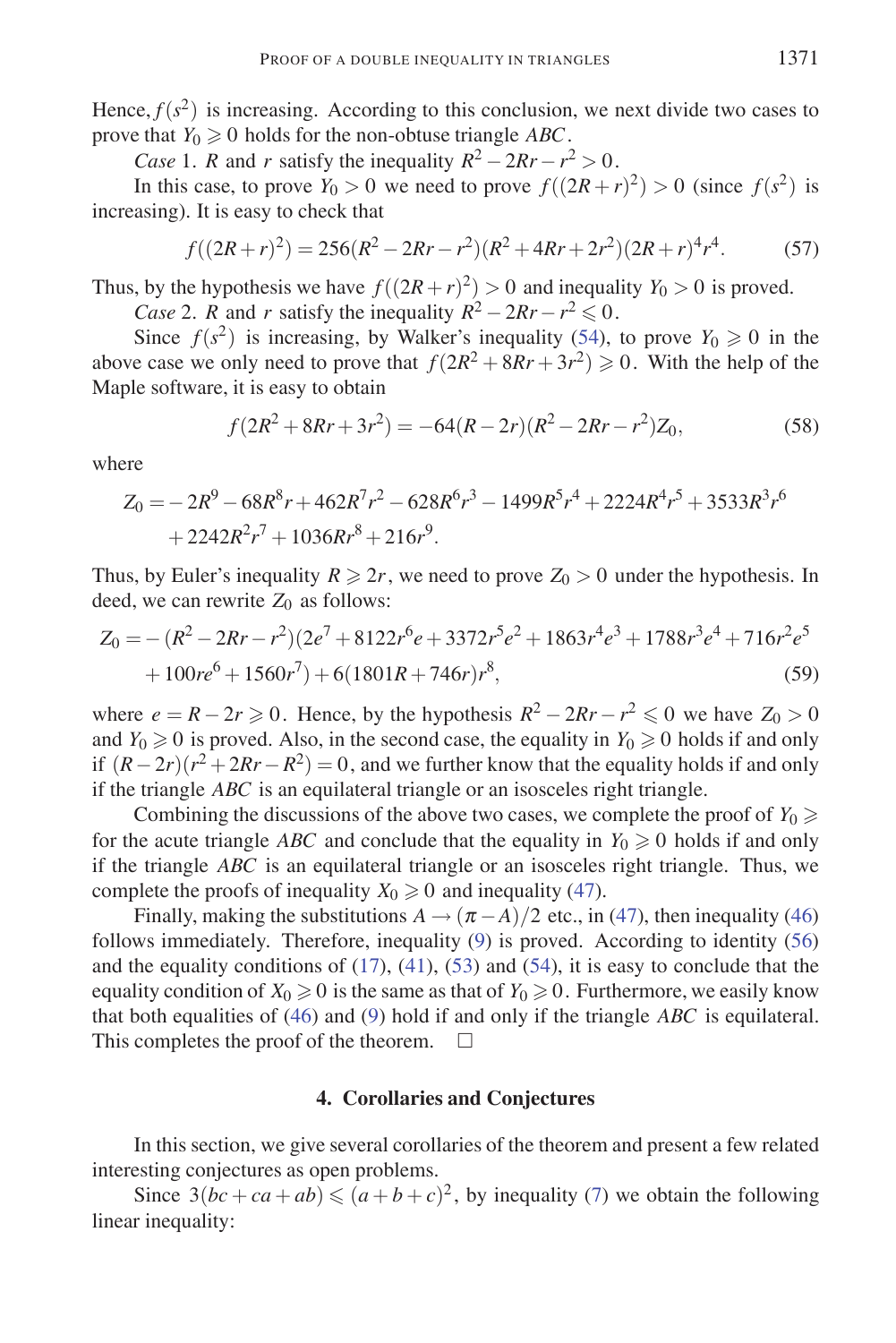COROLLARY 1. *For any triangle ABC, the following inequality holds:*

$$
m_a + m_b + m_c + w_a + w_b + w_c \leq 2\sqrt{3}s.
$$
 (60)

REMARK 1. Inspired by the above inequality, the author has proved the following inequality:

$$
3w_a + m_a + m_b + m_c \leqslant \frac{3\sqrt{3}}{2}(b+c). \tag{61}
$$

Clearly, we also have the other two similar relations. Adding up these three inequalities, we obtain inequality (60).

By the previous inequality (7) and the following equivalent form of the Gerretsen inequality (17) (see [1, inequality 5.17]), i.e.,

$$
bc + ca + ab \leqslant 4(R + r)^2,
$$
\n(62)

we obtain the following linear inequality.

COROLLARY 2. *For any triangle ABC, the following inequality holds:*

$$
m_a + m_b + m_c + w_a + w_b + w_c \leq 6(R + r).
$$
 (63)

The above inequality is obviously stronger than the following known result (see  $[1,$  inequality  $6.14]$ :

$$
w_a + w_b + w_c \leqslant 3(R + r). \tag{64}
$$

In the triangle *ABC*, we have known that

$$
m_a w_a \geqslant s(s-a). \tag{65}
$$

Thus, by inequality (7) and the simplest arithmetic-geometric mean inequality, we can obtain the following inequality involving the side lengths of the triangle *ABC*.

COROLLARY 3. *For any triangle ABC, the following inequality holds:*

$$
\sqrt{b+c-a} + \sqrt{c+a-b} + \sqrt{a+b-c} \leqslant 3\sqrt{\frac{bc+ca+ab}{a+b+c}}.\tag{66}
$$

In the acute triangle *ABC*, we have the following inequality (see [17, p. 252]):

$$
bc + ca + ab \ge \frac{9}{4}(R + 2r)^2.
$$
 (67)

Thus, by the previous inequality (9) and identity (44) we can obtain the following inequality:

COROLLARY 4. *For the acute triangle ABC, the following inequality holds:*

$$
w_a + w_b + w_c \ge \frac{1}{2}R + 8r.
$$
 (68)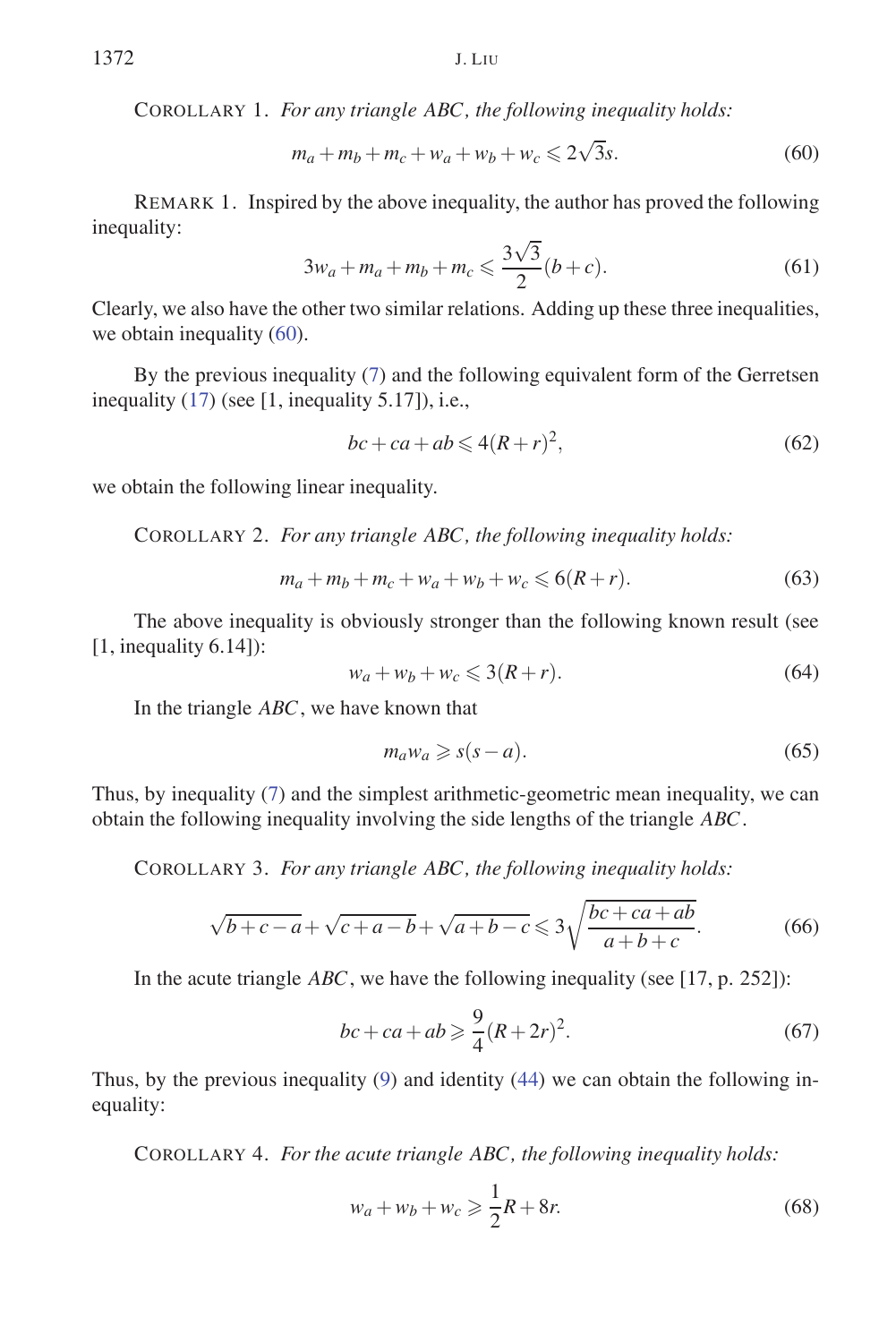In any triangle *ABC*, we have the known inequality  $w_a \leq \sqrt{r_b r_c}$ . Thus, using the Cauchy-Schwarz inequality we have

$$
(w_a + r_a)^2 \le (r_c + r_a)(r_a + r_b).
$$
 (69)

Consequently, by the previous inequality (9) one obtains the following corollary:

COROLLARY 5. *For any triangle ABC, the following inequality holds:*

$$
\sqrt{(r_c+r_a)(r_a+r_b)} + \sqrt{(r_a+r_b)(r_b+r_c)} + \sqrt{(r_b+r_c)(r_c+r_a)}
$$
  
\n
$$
\geq 3\sqrt{bc+ca+ab}.
$$
\n(70)

Next, we introduce a conjecture related to  $\sqrt{bc + ca + ab}$ .

CONJECTURE 1. *For any triangle ABC, the following inequality holds:*

$$
m_a + w_b + w_c \leqslant \frac{3}{2} \sqrt{bc + ca + ab}.
$$
\n<sup>(71)</sup>

REMARK 2. If the above inequality holds, then by the previous inequality (6) we can deduce the following geometric inequality:

$$
R_a + R_b + R_c \ge \frac{2}{3}(m_a + w_b + w_c).
$$
 (72)

Also, if  $(71)$  is true then we can deduce the following three inequalities:

$$
m_a + w_b + w_c \leqslant \sqrt{3}s,\tag{73}
$$

$$
m_a + w_b + w_c \leqslant 3(R + r),\tag{74}
$$

$$
2m_a + w_b + w_c \leqslant w_a + r_a + r_b + r_c. \tag{75}
$$

However, the above four inequalities have not been proved at the present.

CONJECTURE 2. *For any triangle ABC, the following inequality holds:*

$$
m_a + m_b + m_c \leqslant \frac{w_a^2}{m_b + m_c} + \frac{w_b^2}{m_c + m_a} + \frac{w_c^2}{m_a + m_b} \leqslant r_a + r_b + r_c.
$$
 (76)

Finally, for the Erdös-Mordell inequality we present a new sharpened version:

CONJECTURE 3. Let  $k \geqslant 9/4$  be a real number, then for any point P inside tri*angle ABC it holds:*

$$
\frac{R_1 + R_2 + R_3}{r_1 + r_2 + r_3} \ge 2 \cdot \frac{ka^2 + m_a w_a}{ka^2 + r_b r_c}.
$$
\n(77)

The equivalent form  $m_a w_a \ge r_b r_c$  of inequality (65) shows that the value of the right hand of (77) is at least 2.